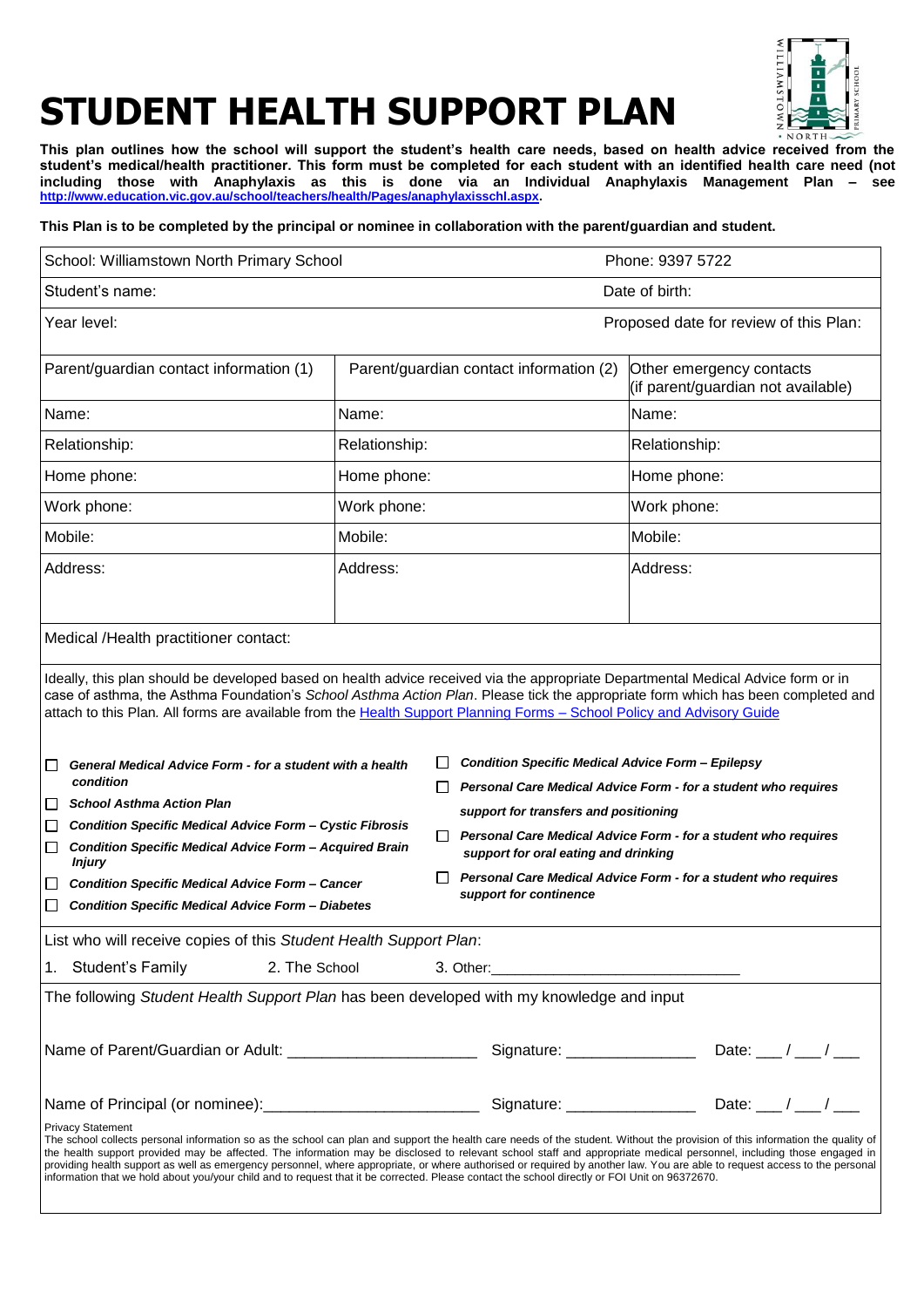## **How the school will support the student's health care needs**

| Student's name:                                                                                                                                                                                  |                                                                                                                                           |                                                                                                                                                                                                                                                                                                                                                                       |                                                             |  |  |  |
|--------------------------------------------------------------------------------------------------------------------------------------------------------------------------------------------------|-------------------------------------------------------------------------------------------------------------------------------------------|-----------------------------------------------------------------------------------------------------------------------------------------------------------------------------------------------------------------------------------------------------------------------------------------------------------------------------------------------------------------------|-------------------------------------------------------------|--|--|--|
| Date of birth:                                                                                                                                                                                   | Year level:                                                                                                                               |                                                                                                                                                                                                                                                                                                                                                                       |                                                             |  |  |  |
| What is the health care need identified by the student's medical/health practitioner?                                                                                                            |                                                                                                                                           |                                                                                                                                                                                                                                                                                                                                                                       |                                                             |  |  |  |
| Other known health conditions:                                                                                                                                                                   |                                                                                                                                           |                                                                                                                                                                                                                                                                                                                                                                       |                                                             |  |  |  |
|                                                                                                                                                                                                  | When will the student commence attending school?                                                                                          |                                                                                                                                                                                                                                                                                                                                                                       |                                                             |  |  |  |
|                                                                                                                                                                                                  | Detail any actions and timelines to enable attendance and any interim provisions:                                                         |                                                                                                                                                                                                                                                                                                                                                                       |                                                             |  |  |  |
| Below are some questions that may need to be considered when detailing the support that will be provided for the<br>student's health care needs. These questions should be used as a guide only. |                                                                                                                                           |                                                                                                                                                                                                                                                                                                                                                                       |                                                             |  |  |  |
| <b>Support</b>                                                                                                                                                                                   | What needs to be considered?                                                                                                              | Strategy – how will the school support the<br>student's health care needs?                                                                                                                                                                                                                                                                                            | Person<br><b>Responsible</b><br>for ensuring the<br>support |  |  |  |
| <b>Overall Support</b>                                                                                                                                                                           | Is it necessary to provide the support<br>during the school day?                                                                          | For example, some medication can be taken at<br>home and does not need to be brought to the<br>school.                                                                                                                                                                                                                                                                |                                                             |  |  |  |
|                                                                                                                                                                                                  | How can the recommended support be<br>provided in the simplest manner, with<br>minimal interruption to the education<br>and care program? | For example, students using nebulisers can<br>often learn to use puffers and spacers at<br>school.                                                                                                                                                                                                                                                                    |                                                             |  |  |  |
|                                                                                                                                                                                                  | Who should provide the support?                                                                                                           | Parents - ensuring the medication<br>required is up-to-date and replaced when<br>needed.                                                                                                                                                                                                                                                                              | Parents                                                     |  |  |  |
|                                                                                                                                                                                                  |                                                                                                                                           | Classroom teacher, knowing the triggers<br>of the child.                                                                                                                                                                                                                                                                                                              | Classroom<br>teacher                                        |  |  |  |
|                                                                                                                                                                                                  |                                                                                                                                           | First Aider - in administering the<br>medication needs of the student and<br>follow the Asthma Action Plan provided by<br>the parent and medical practisioner.                                                                                                                                                                                                        | First Aider                                                 |  |  |  |
|                                                                                                                                                                                                  | How can the support be provided in a<br>way that respects dignity, privacy,<br>comfort and safety and enhances<br>learning?               | For example, detail the steps taken to<br>ensure that the support provided respects<br>the students, dignity, privacy, comfort and<br>safety and enhances learning.                                                                                                                                                                                                   |                                                             |  |  |  |
| <b>First Aid</b>                                                                                                                                                                                 | Does the medical/health information<br>highlight any individual first aid<br>requirements for the student, other than<br>basic first aid? | Discuss and agree on the individual first aid<br>plan with the parent/carer.<br>Ensure that there are sufficient staff trained in<br>basic first aid (see the Department's First Aid<br>Policy<br>www.education.vic.gov.au/hrweb/ohs/health/firstaid.h<br>m)<br>Ensure that all relevant school staff are<br>informed about the first aid response for the<br>student |                                                             |  |  |  |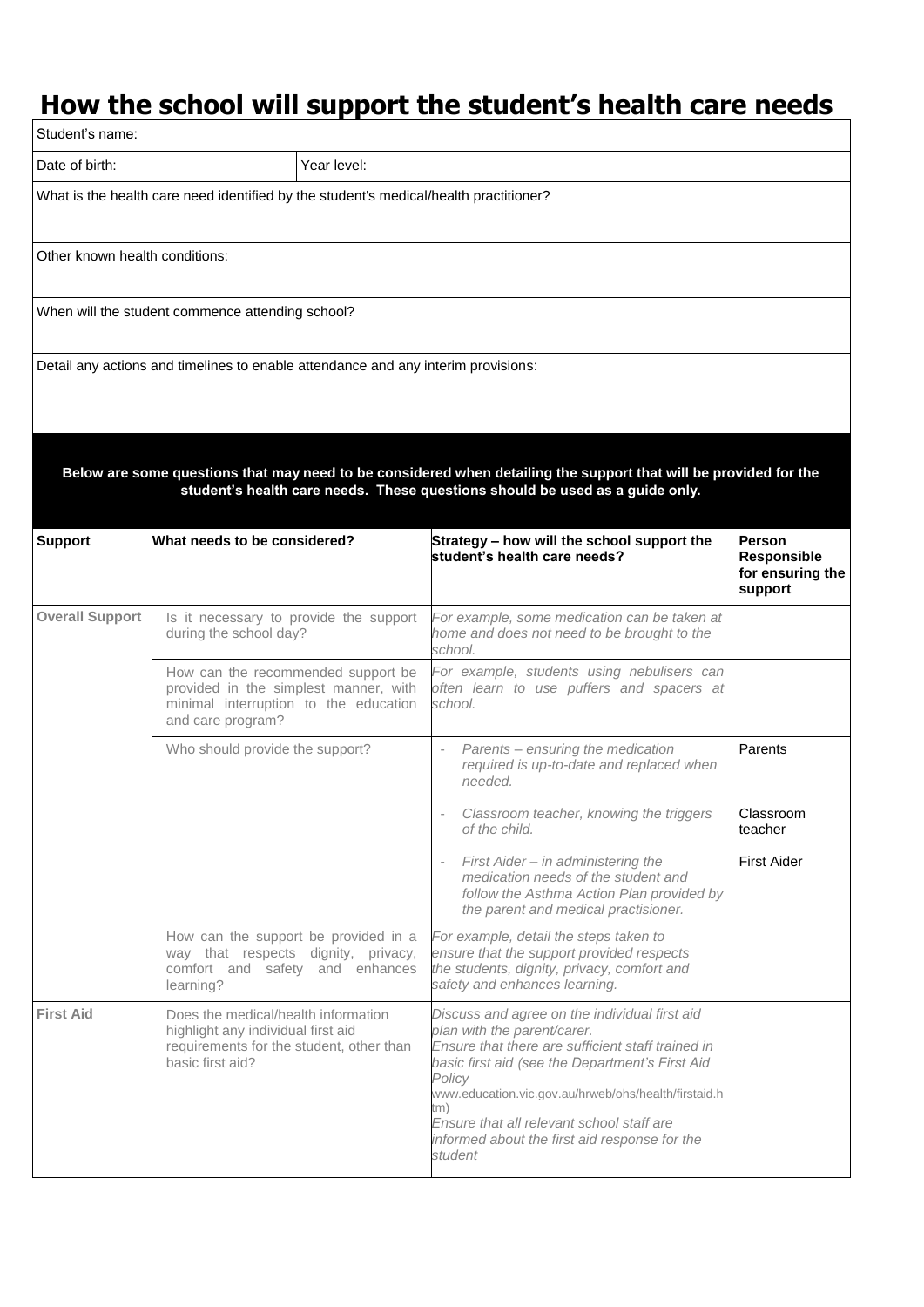| <b>Support</b>                                                       | What needs to be considered?                                                                                                                                                                                                                     | Strategy - how will the school support the<br>student's health care needs?                                                                                                                                                                                            | <b>Person</b><br><b>Responsible</b><br>for ensuring the<br>support |
|----------------------------------------------------------------------|--------------------------------------------------------------------------------------------------------------------------------------------------------------------------------------------------------------------------------------------------|-----------------------------------------------------------------------------------------------------------------------------------------------------------------------------------------------------------------------------------------------------------------------|--------------------------------------------------------------------|
|                                                                      | First Aid, cont'd Does the school require relevant staff to<br>undertake additional training modules not<br>covered under basic first aid training, such<br>as staff involved with excursions and specific<br>educational programs or activities | Ensure that relevant staff undertake the agreed<br>additional training                                                                                                                                                                                                |                                                                    |
|                                                                      |                                                                                                                                                                                                                                                  | Ensure that there are interim provisions in<br>place (whilst awaiting the staff member to<br>receive training), to ensure the student's<br>attendance at school.                                                                                                      |                                                                    |
| Complex/<br><b>Invasive health</b><br>care needs                     | Does the student have a complex medical<br>care need?                                                                                                                                                                                            | Is specific training required by relevant school<br>staff to meet the student's complex medical<br>care need?                                                                                                                                                         |                                                                    |
|                                                                      |                                                                                                                                                                                                                                                  | Can the training be obtained through the<br>Department funded Schoolcare Program? If<br>so, the School should complete the relevant<br>referral forms which can be accessed by<br>contacting the Royal Children's Hospital's<br>Home and Community Care on 9345 6548. |                                                                    |
|                                                                      |                                                                                                                                                                                                                                                  | Consider if the following program/services are<br>required: the Program for Students with<br>Disabilities or Visiting Teachers Service.                                                                                                                               |                                                                    |
| <b>Routine</b><br><b>Supervision for</b><br>health-related<br>safety | Does the student require medication to be<br>administered and/or stored at the School?                                                                                                                                                           | Ensure that the parent/carer is aware of the<br>School's policy on medication management.                                                                                                                                                                             |                                                                    |
|                                                                      |                                                                                                                                                                                                                                                  | Ensure that written advice is received, ideally<br>from the student's medical/health practitioner<br>for appropriate storage and administration of<br>the medication - via the Department's<br><b>Medication Authority Form</b>                                       |                                                                    |
|                                                                      |                                                                                                                                                                                                                                                  | Ensure that a medication log or equivalent<br>official medications register is completed by<br>the person administering the taking of the<br>medication.                                                                                                              |                                                                    |
|                                                                      | Are there any facilities issues that need to<br>be addressed?                                                                                                                                                                                    | Ensure the schools first aid room/sick bay and<br>its contents provide the minimum requirements<br>and discuss and agree if other requirements<br>are needed in this room to meet the student's<br>health care needs.                                                 |                                                                    |
|                                                                      |                                                                                                                                                                                                                                                  | Ensure the school provides sufficient facilities<br>to assist a student who requires a wheelchair<br>or other technical support. Discuss this with the<br>parent/carer/student                                                                                        |                                                                    |
|                                                                      | Does the student require assistance by a<br>visiting nurse, physiotherapist, or other<br>health worker?                                                                                                                                          | Detail who the worker is, the contact staff<br>member and how, when and where they will<br>provide support.<br>Ensure that the school provides a facility which                                                                                                       |                                                                    |
|                                                                      |                                                                                                                                                                                                                                                  | enables the provision of the health service                                                                                                                                                                                                                           |                                                                    |
|                                                                      | Who is responsible for management of<br>health records at the school?                                                                                                                                                                            | Ensure that information privacy principles are<br>applied when collecting, using, retaining or<br>disposing of personal or health information.                                                                                                                        |                                                                    |
|                                                                      | Where relevant, what steps have been put in<br>place to support continuity and relevance of<br>curriculum for the student?                                                                                                                       | For example, accommodation in curriculum<br>design and delivery and in assessment for a<br>student in transition between home, hospital<br>and school; for a student attending part-time or<br>episodically.                                                          |                                                                    |
| <b>Personal Care</b>                                                 | Does the medical/health information<br>highlight a predictable need for additional<br>support with daily living tasks?                                                                                                                           | Detail how the school will support the student's<br>personal care needs, for example in relation to<br>nose blowing, washing hands, continence care                                                                                                                   |                                                                    |
|                                                                      |                                                                                                                                                                                                                                                  | Would the use of a care and learning plan for<br>toileting or hygiene be appropriate?                                                                                                                                                                                 |                                                                    |